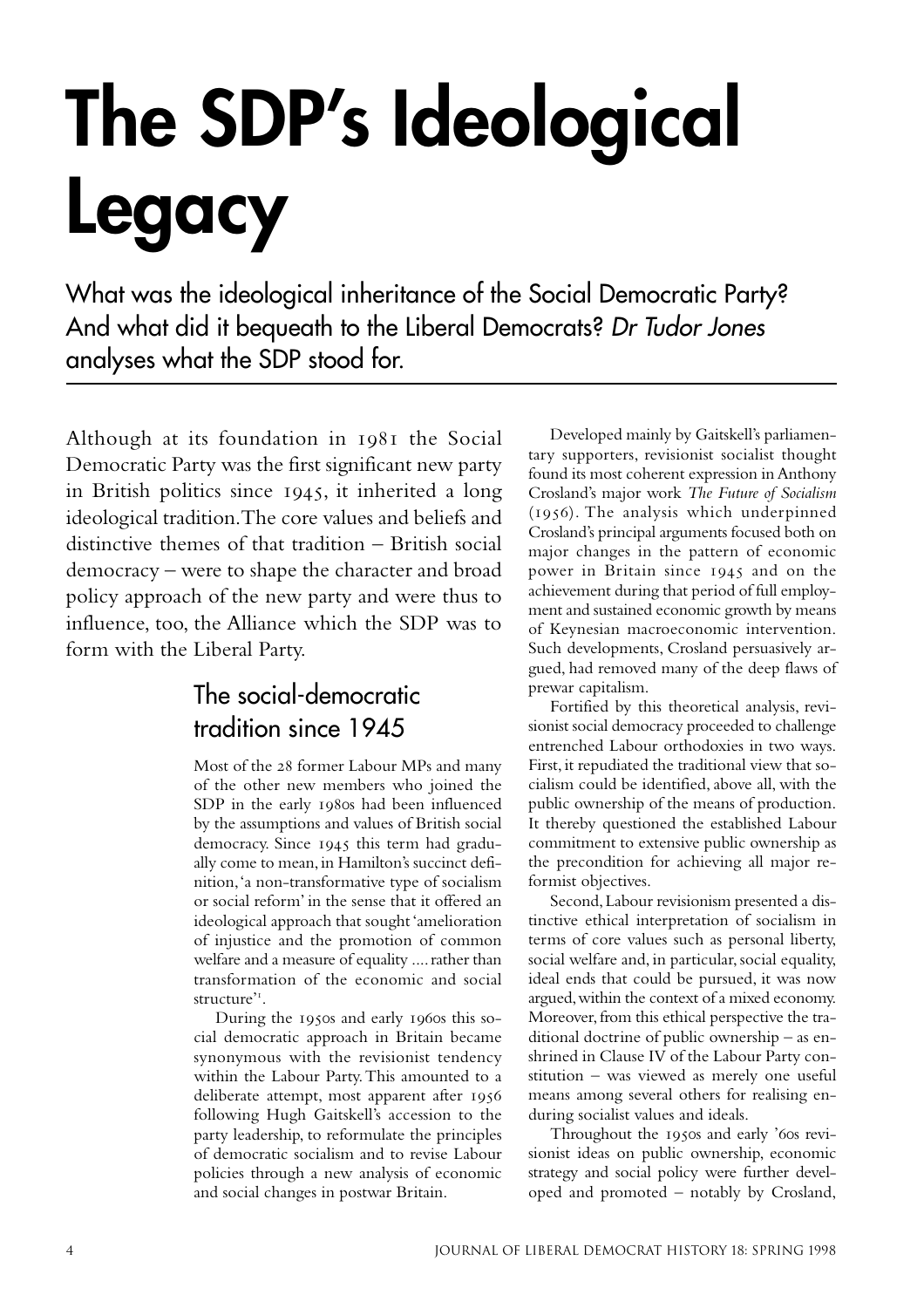

Five years after the Limehouse Declaration: Shirley Williams, David Owen, Roy Jenkins and Bill Rodgers at Bath, 25 January 1986.

Gaitskell, Douglas Jay and Roy Jenkins – and incorporated into party policy documents such as *Industry and Society* (1957). The economic foundation on which those ideas rested was a firmly Keynesian one since that creed offered the techniques by which future Labour governments would, it was hoped, seek to achieve economic growth and full employment and hence secure the economic surplus that could be redirected into higher social expenditure. Built around this Keynesian foundation was the distinctive strategy of Croslandite social democracy – namely, the promotion, within a mixed economy, of social welfare and greater equality by means of high public expenditure and redistributive taxation and upon the basis of sustained economic growth.

This revisionist social democratic model was a major ideological influence on Labour thinking and policy for about 20 years – from the  $mid-1950s$  to the mid- $1970s$ . But in the face of the inflationary pressures of the 1970s, the intellectual and political appeal of Keynesian social democracy began to fade. Intellectually, its confident assumptions were undermined by the economic stagnation, sterling crises and bitter industrial conflicts of those years, and consequently by the strains of office exerted on the Wilson and Callaghan governments between 1974 and '79.

Politically and ideologically, too, British social democracy seemed an increasingly marginalised force by the late 1970s. On its left flank it found itself challenged within the Labour Party by the revived fundamentalist socialism of Tony Benn and his supporters. On its right flank, meanwhile, it was confronted after 1975 with the revived market liberal doctrines of an increasingly Thatcherite Conservative Party. The growing isolation of social democrats within the Labour Party at this time was also greatly increased by their strong identification with the cause of British involvement in the European Community. Their predicament deteriorated further with Roy Jenkins' departure from British politics in 1976 to become President of the European Commission and with the deaths of Crosland in 1977 and John Mackintosh, another iconoclastic thinker, in 1978.

In the face of their declining influence some social democratic politicians, notably Mackintosh, David Marquand and Evan Luard, had begun to develop a critique of the centralist and corporatist tendencies inherent in state socialism.<sup>2</sup> Both Mackintosh and Marquand had also stressed the need to revise Croslandite social democracy in the harsher economic and political climate of the late 1970s, and thereby to work out what Marquand called the purposes of 'a new-model libertarian decentralist social democracy'. Although little systematic progress was made in that direction, both Marquand, by implication, and Roy Jenkins, more explicitly, indicated that a new political vehicle might be needed for a revised social democratic theory and strategy.<sup>4</sup> In his 1979 Dimbleby lecture, 'Home Thoughts from Abroad', Jenkins thus welcomed the possibility of a new party of the radical centre which would support state intervention and market forces in equal measure.

### Social democracy in the SDP

When that new party did eventually emerge on the political scene in March 1981, its new launch statement, 'Twelve Tasks for Social Democrats', together with books by three of its founder-leaders – David Owen, Bill Rodgers and Shirley Williams – sought to provide the Social Democratic Party with a clear political and ideological identity.

At first this undertaking appeared to be inspired by the pantheon of major British socialist thinkers of the past – G.D.H. Cole, R.H. Tawney and Evan Durbin, to whom Owen, Williams and Rodgers respectively paid homage.<sup>5</sup> But it also became evident that the SDP's political lead-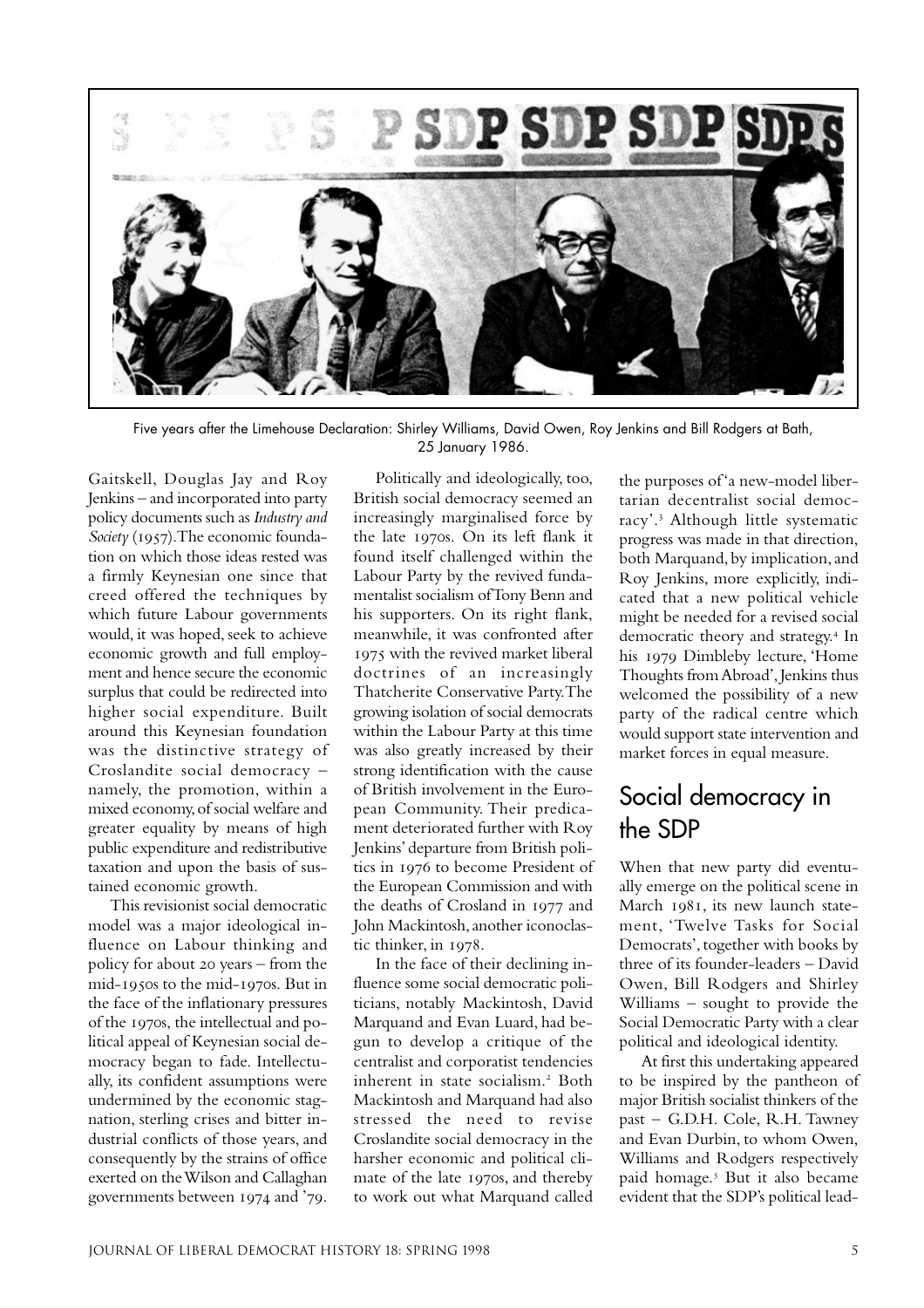ers were engaged in developing a critique of the bureaucratic centralism and statism of established Labour policy. For they demonstrated a shared commitment to the principle of political and economic decentralisation previously affirmed by Marquand, Mackintosh and Luard in the late 1970s.

Owen thus advocated a revival of 'the concept of fellowship and community within a participatory democratic society' in place of the 'deeply centralist' tradition of Fabian collectivism which had dominated the Labour Party for so long.<sup>6</sup> In practice, he argued, that process would require 'a detailed programme of legislative and administrative reforms to diffuse power in Britain'.<sup>7</sup> That goal was supported, too, by Williams who

ity of opportunity and treatment. There were thus, as Owen admitted, 'genuinely conflicting arguments and attitudes .... posed within the centralist/decentralist dilemma'.

Nevertheless, this emphasis on political decentralisation, welcomed, of course, by the new party's Liberal allies, had become established as an essential element of early SDP thought. As part of the developing social democratic critique of an over-centralised and bureaucratic state, associated both with traditional socialism and with the postwar collectivist consensus in general, the idea was reinforced by an eagerness to embrace a market-oriented mixed economy. For Marquand such a commitment constituted one of the most distinctive and important prin-

What remained, however, of the SDP's original social democratic legacy, apart from enduring egalitarian and welfarist ideals, was perhaps more a political style and approach – pragmatic, flexible, favouring cautious reformism with the aid of active government and an enabling state.

favoured both an extension of industrial democracy and wider popular participation in public policy-making and on public bodies.

This decentralist approach was endorsed by official party statements of principle and policy. The original Limehouse Declaration of 1981, for instance, affirmed the new party's support for 'the greatest practical degree of decentralisation of decision-making in industry and government'. Embedded in all this, however, as Owen and Williams recognised, were some problematic issues, including the possibility of disparities in, say, health care provision between different localities and regions. In that instance, decentralisation might well clash with the social democratic commitment to equalciples of social democracy. A few months after the new party's foundation he thus depicted the mixed economy not just as the source of prosperity and personal freedom but also as 'neither a staging post on the road to full socialism not a regrettable compromise between economic sin and economic virtue, but an entity in its own right, positively desirable in and for itself'.<sup>10</sup>

In the Labour Party from which Marquand had recently departed such a stance remained ideologically contentious. For support for the mixed economy had become Labour's 'official heresy', as the political journalist Peter Jenkins neatly described it, reflected in official policy documents and in the conduct of Labour governments, yet de-

nounced by the party's rank-and-file activists. By 1983, however, David Owen had discarded the term itself, favouring instead the idea of a 'social market economy' or 'social market'. For in his view, the 'mixed economy' had become a broad, descriptively imprecise term to which virtually anyone in British politics could subscribe. From September 1983, therefore, after succeeding Roy Jenkins as SDP leader, Owen increasingly employed the concept of a 'social market economy' as a means of defining his party's ideological position.

The term 'social market' had first been used by German economic liberals after  $1945$  and taken up by Christian Democrats, particularly by Ludwig Erhard. It originally meant a market economy in which the state's role was restricted to ensuring that market forces operated without distortion. The term entered British political discourse in when it was enthusiastically adopted by Keith Joseph and his free-market Conservative Centre for Policy Studies. Within the SDP, however, Owen revised the meaning of the concept so that it implied, in Peter Jenkins' definition, 'that wealth should be created by market forces but redistributed according to social principles'. This interpretation suggested that the operations of the market economy were to be supplemented by government intervention of various kinds – by an industrial strategy, for instance, that would promote skills training and research and development; by an incomes policy; and by the redistribution of incomes and resources by means of taxation and a more generous welfare system.

Owen elaborated his interpretation of the social market economy in the opening chapter of his book *A Future that Will Work* (1984), as well as in a succession of articles and speeches.<sup>12</sup> Further theoretical justification for the idea was provided by Owen's economic policy adviser Alex de Mont and by the social policy specialist Nick Bosanquet, who stressed the need to combine